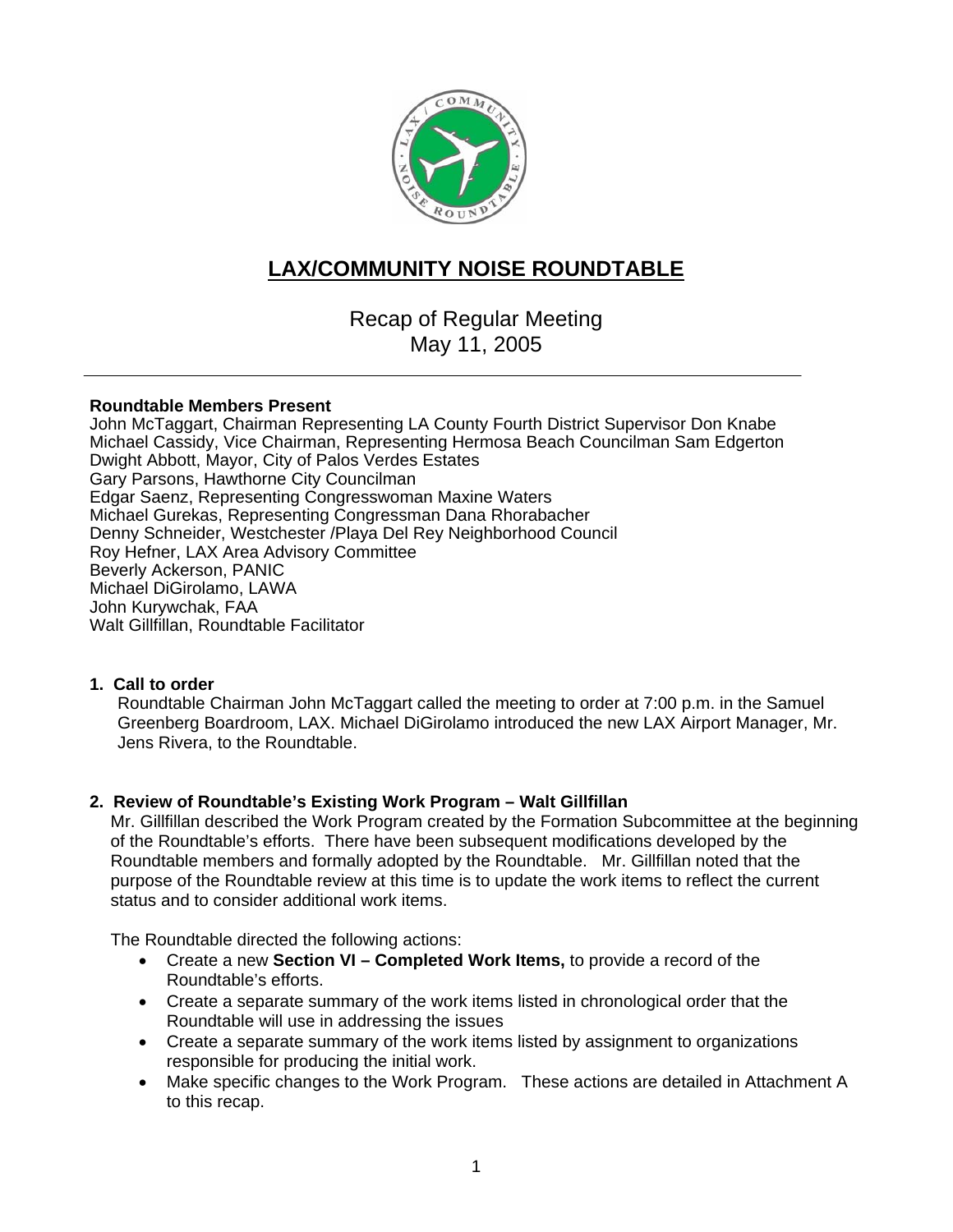**3. LAWA Staff Discussion on Status of Issues of Importance to the Roundtable** – **Bob Holden** Part 161 Study - Mr. Holden reported that the contract with HMMH for the conduct of the Part 161 Study at LAX was approved by the Board on March 21<sup>st</sup> and the Notice to Proceed issued on April 20<sup>th</sup>. The consultant's representatives would be available to make a presentation at a special meeting of the Roundtable on Wednesday, June  $8<sup>th</sup>$  if the Roundtable wishes. The Roundtable requested a special meeting of the Roundtable for the presentation and set the start time at 6 p.m. for the meeting.

Noise Monitoring System – Mr. Holden reported that the Board approved a contract with Lochard on April 18 for the installation of the new noise monitoring system. A Notice to Proceed is expected to be issued in June. The process to select a consultant to design the new system and serve in an oversight function is underway.

CALTRANS Variance – Kathryn Pantoja and Bob Holden discussed the LAX Noise Variance. A settlement hearing to determine possible conditions is scheduled for May 12, 2005. The parties involved include the Cities of Los Angeles, Inglewood, El Segundo; County of Los Angeles; LAX Noise Advisory Committee; and Mike Stevens.

#### **4. Roundtable Member Discussion** – **Mayor Dwight Abbott**

Mayor Abbott presented information that he had developed that compared incidences of turboprop and jet aircraft over flight of the Palos Verdes Peninsula for a day in 2004 (April 12) and a day in 2005 (April 11). A summary of the observations were presented:

- Comparison of 2004 to 2005 No significant change in overall flight rate; No "over beach cities" traffic now; Some increase in over ocean traffic now; 18 current "over ocean" were within one mile or less of the coast.
- Major changes ONT, PSP and other flight destinations moved from beach cities to the Peninsula; SNA flight have moved off shore; 4 SAN, 1 CRQ and 1 SNA flight were over the Peninsula.
- Observations regarding 2005 traffic One PSP flight flew a preferred path off shore; One ONT flight crossed the Peninsula coast at 6,000 feet; There were major deterioration in flight paths after 9 p.m. when six of eight departing turbo-props that were normally on off shore flew over the Peninsula; Turbo-jets on the SLI VOR and DAGGETT transitions are crossing the Peninsula. Overall conclusion is no significant progress from 2004 to 2005.

John Kurywchak commented on the pending reorganization of the FAA and stated that the FAA might not be able to provide full participation in the Roundtable in the future. The Roundtable voted to direct that a letter be sent to FAA Regional Administrator William Withycombe requesting that the FAA continue its full participation in the Roundtable.

#### **6. Public Comments**

It was suggested that the Work Program be organized based on defined problem areas rather than by geographic areas.

#### **7. Adjournment**

A special meeting of the Roundtable will be convened at 6:00 p.m. on June 8, 2005 in the Samuel Greenberg Boardroom, LAX.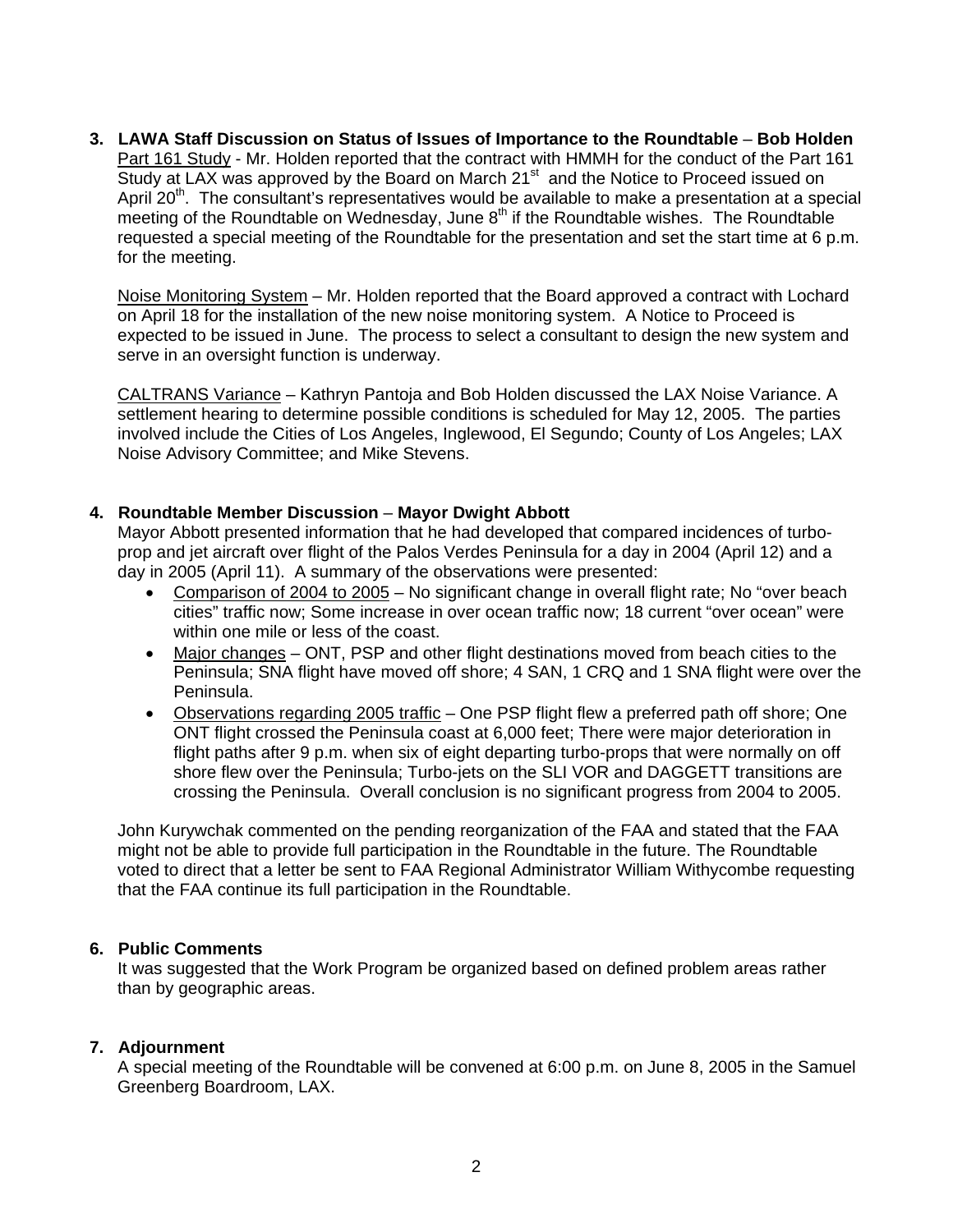The meeting was adjourned at 9:30 p.m.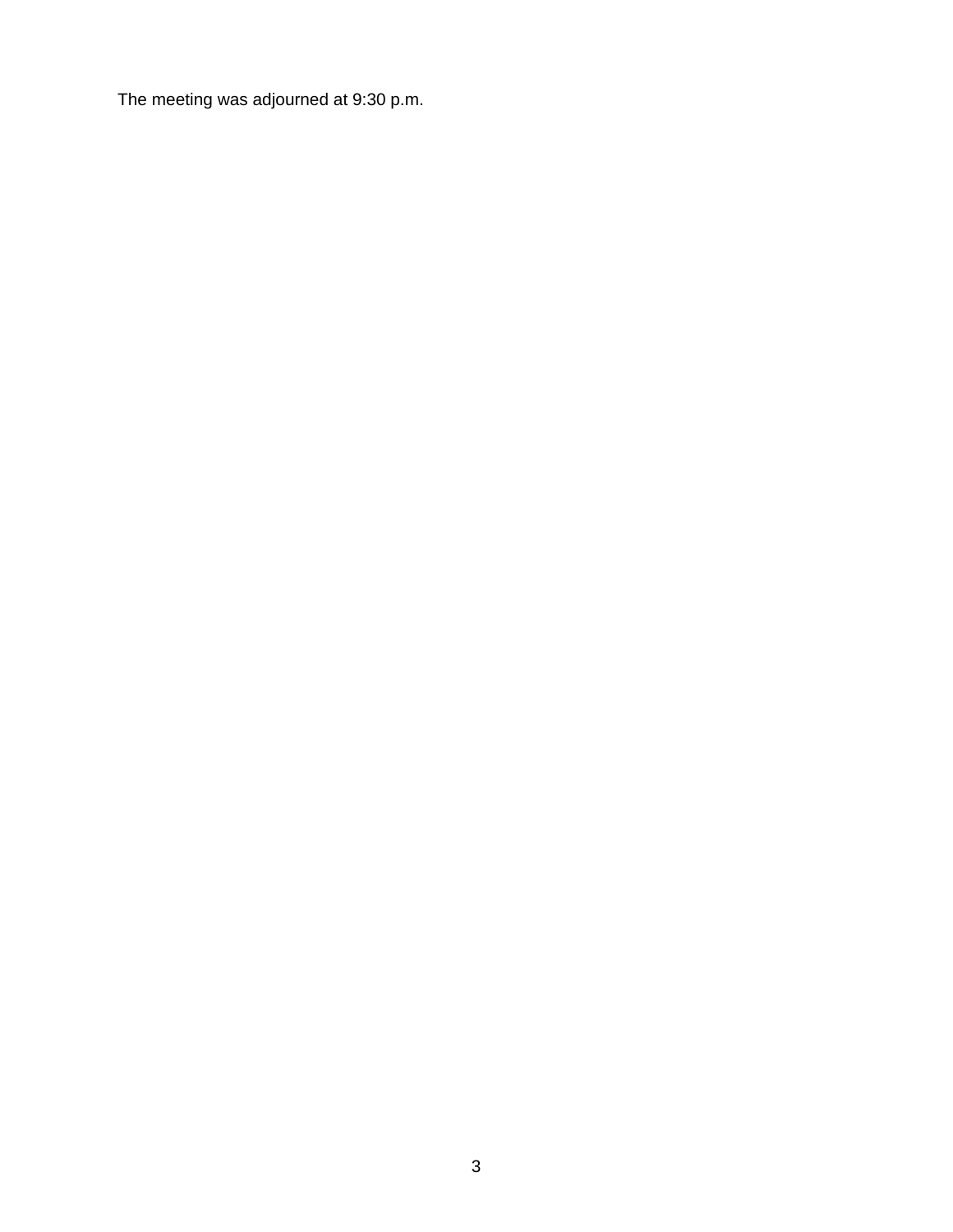# ATTACHMENT A

### Modifications To The Work Program Directed By The LAX Roundtable May 11, 2005

| <b>DESCRIPTION OF NOISE ISSUE</b>                                                                                                              | <b>MODIFICATION DIRECTED BY THE ROUNDTABLE</b>                                                                                                                                            |
|------------------------------------------------------------------------------------------------------------------------------------------------|-------------------------------------------------------------------------------------------------------------------------------------------------------------------------------------------|
| I.1 Honor the use of the night Over<br>Ocean Operations procedure                                                                              | a. Combine with I.2<br>b. Include the review of existing noise abatement rules<br>evaluation                                                                                              |
| I.3 Arrivals to the north runways<br>extend eastward during certain time<br>periods cause low over flights                                     | a. List the five actions included in the 9/11/02 letter to the<br><b>FAA</b>                                                                                                              |
| II.1 Early turns by aircraft departing<br>Runways 24; Aircraft departing<br>Runways 24 should be at a higher<br>altitude over populated areas  | a. Change "Runways 24" to Runway 6/24<br>b. Add "missed approach turns" to description of issue<br>Update Current Status for the Stakeholders meeting<br>C.                               |
| II.2 Low frequency noise events                                                                                                                | a. Move to V. Continuing and Follow-up Efforts on Work<br>Items<br>b. Add reference to the new noise monitoring system<br>Reference new noise metric work by FICAN<br>C.                  |
| III.1 Over flight by aircraft executing a<br>missed approach                                                                                   | Move to VI. Completed Work<br>а.<br>b. Add existing procedure to Current Status                                                                                                           |
| III.2 Need formalization of noise<br>mitigation efforts; FAA in the<br>Roundtable process                                                      | a. Add to the agenda for November 2005 meeting<br>b. Write a letter to Wm. Withycombe, Administrator<br>Western-Pacific Region, FAA                                                       |
| III.3 Take full advantage of the unique<br>opportunity afforded by the ocean for<br>over-water routings; Over flight by<br>turbo-prop aircraft | a. Add turbo-jet aircraft to the Description                                                                                                                                              |
| III.4 The use of the loop route with low<br>flights back over the coast                                                                        | a. Revise the Current Status to indicate that the new KWYET<br>procedure is work in progress                                                                                              |
| III.5 The BASET TWO arrival<br>procedure puts arrivals to Runways 06<br>and 07 over Hermosa Beach                                              | a. Move to VI - Completed Work Items.<br>Revise the Current Status to indicate that the<br>b.<br>published procedure provides for a minimum<br>coastline crossing altitude of 6,000 feet. |
| III.6 Jet departures from LGB flying<br>over the South Bay Communities                                                                         | a. Move to VI - Completed Work Items                                                                                                                                                      |
| IV.1 Obtain information about the<br>FAA, Part 161 - Notice and Approval<br>of Airport Noise and Access<br><b>Restrictions</b>                 | a. Combine with Work Item I.2                                                                                                                                                             |
| IV.3 Consider the addition of turbo-<br>prop aircraft to the Stage 4<br>deliberations                                                          | a. Move to VI - Completed Work Items                                                                                                                                                      |